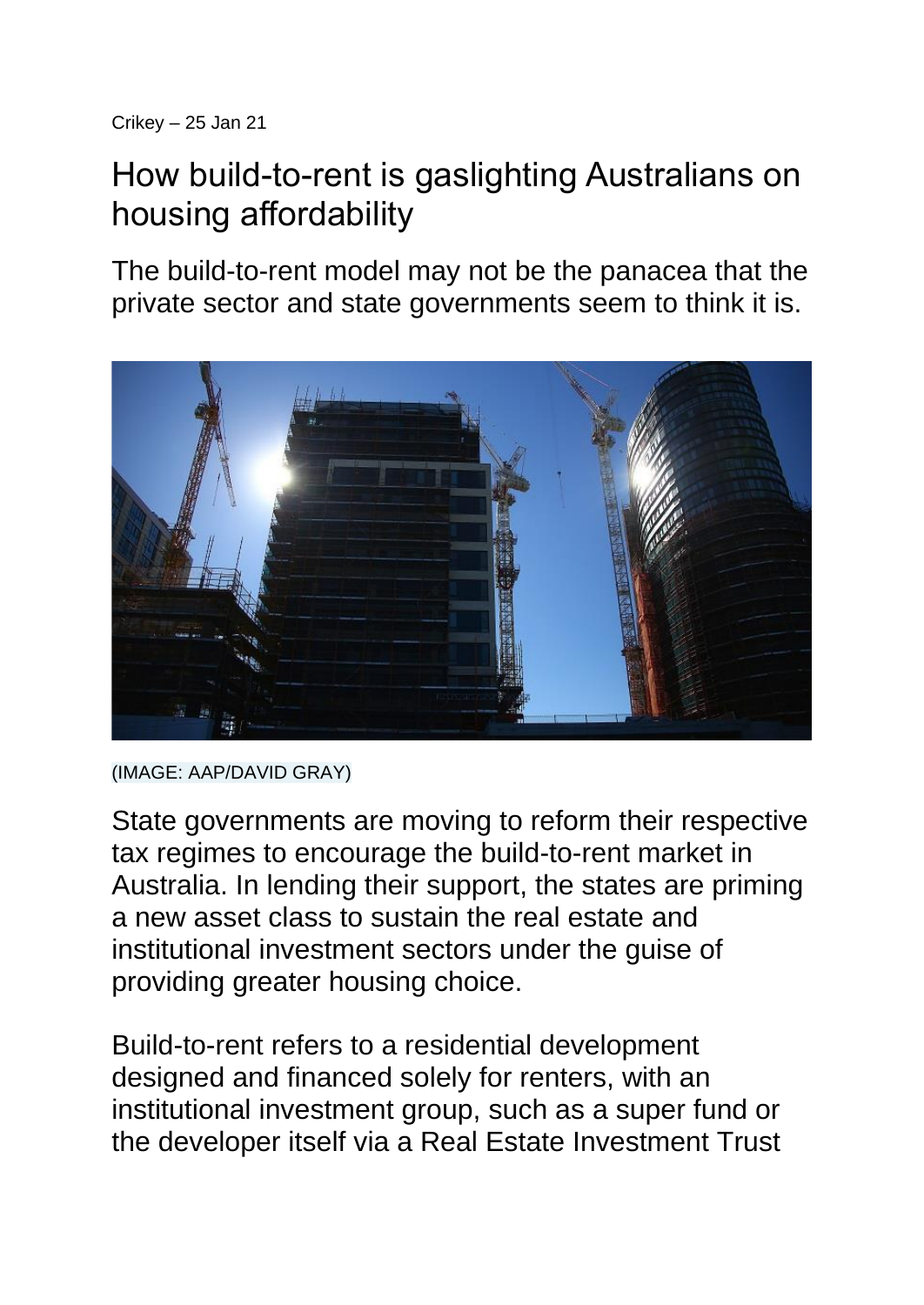(REIT), maintaining ownership of the development and managing the tenancies within.

The NSW government recently enacted land tax and stamp duty concessions to support build-to-rent projects. The Victorian government followed suit and announced in the 2020-21 budget a 50% land tax discount for buildto-rent projects, including an exemption from the absentee owner surcharge.

The Queensland government offers surcharge land tax concessions for build-to-rent projects and is currently piloting a build-to-rent program it announced in 2018, while the ACT has just commissioned a feasibility study on how to grow the build-to-rent market.

However, build-to-rent is not the panacea to housing affordability that the private sector and state governments are propounding.

With house prices becoming increasingly unaffordable, more of us are renting and renting for longer. Homeownership levels in Australia have been in decline for three decades. In the 1990s one in five Australians rented; it is now more than one in four and rising.

Of those that rent, one in three are deemed "long term renters", renting for 10 years or more. Renting itself is also becoming unaffordable, with more and more Australians unable to afford the private rental market. As the nation remains in a severe social housing deficit, those experiencing rental stress have few alternatives.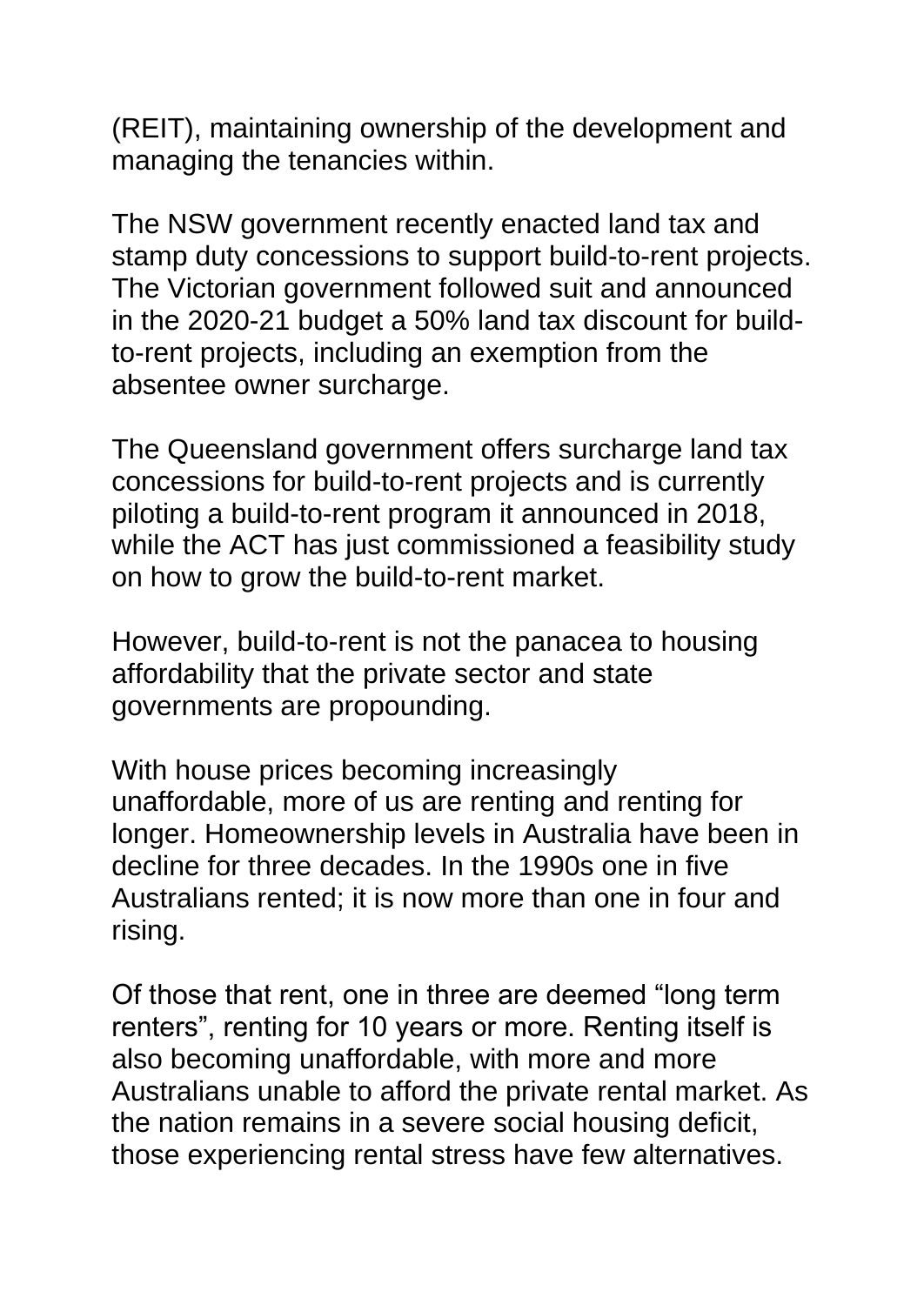Our housing policies are, by design, relegating more and more people into lifelong renting, made worse by tenancy laws that were intended for the short term, not the long. As a result, tenants face an indefinite outlook of insecure tenure, often poor-quality living options, long term economic uncertainty and the disproportionate financial burden of frequent displacement.

But we are not in the midst of an affordable housing crisis for a lack of rental supply.

Without remedying the deliberate state and federal fiscal and regulatory policy choices that have led to unaffordable housing in Australia, build-to-rent is one more specious assurance that a "fair go" remains on the table.

With liberalised lending restrictions, negative gearing, capital gains tax concessions, inaction on property tax reforms, and often fickle urban planning policies, the state and federal housing framework created and continues to protect an inflated housing market that privileges the concentration of housing ownership in the hands of a few at the expense of providing accessible housing for many.

Counterproductive schemes such as first homeowner grants, stamp duty concessions and the misappropriation of superannuation savings stoke inflated markets, yet remain politically useful to distract from the neoliberal project: to keep house prices rising, at least for as long as owner-occupiers and "mum and dad investors" electorally outnumber renters.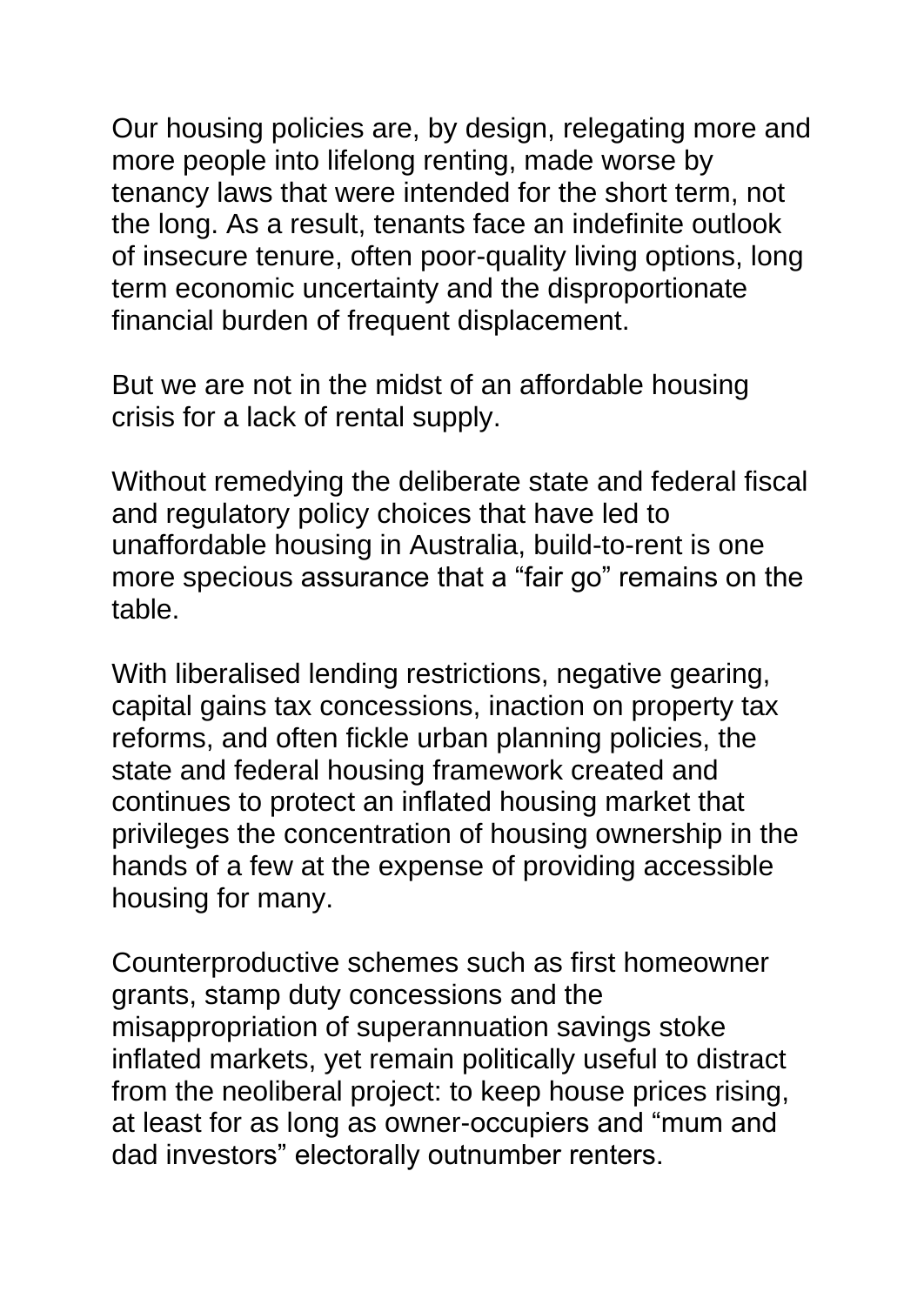Build-to-rent does have the potential to be a positive force in the Australian housing market. When rental housing is developed as a long-term asset, institutional investors have an interest in delivering durable, low maintenance and energy efficient dwellings.

It is a model that was seeded by the social housing sector and is well suited to providing needs-based housing for the growing numbers of Australians either priced out of the private rental market or experiencing rental stress.

Professional rental management may also relieve tenants from the cottage industry of "mum and dad investor" landlords which often leads to poorly maintained and unhealthy rental housing — although this is not guaranteed.

However, in order to be the equitable housing alternative that build-to-rent is purported to be, state and federal governments need to set social housing targets and support subsidised tenancies within build-to-rent projects.

Of course, governments could also capitalise on record low interest rates and a once-in-a-generation stimulus imperative to address the crisis directly and build more public housing. But in isolation, a public housing boom is no panacea either.

Fundamental reforms to social security, tenant protections and the manner that we privilege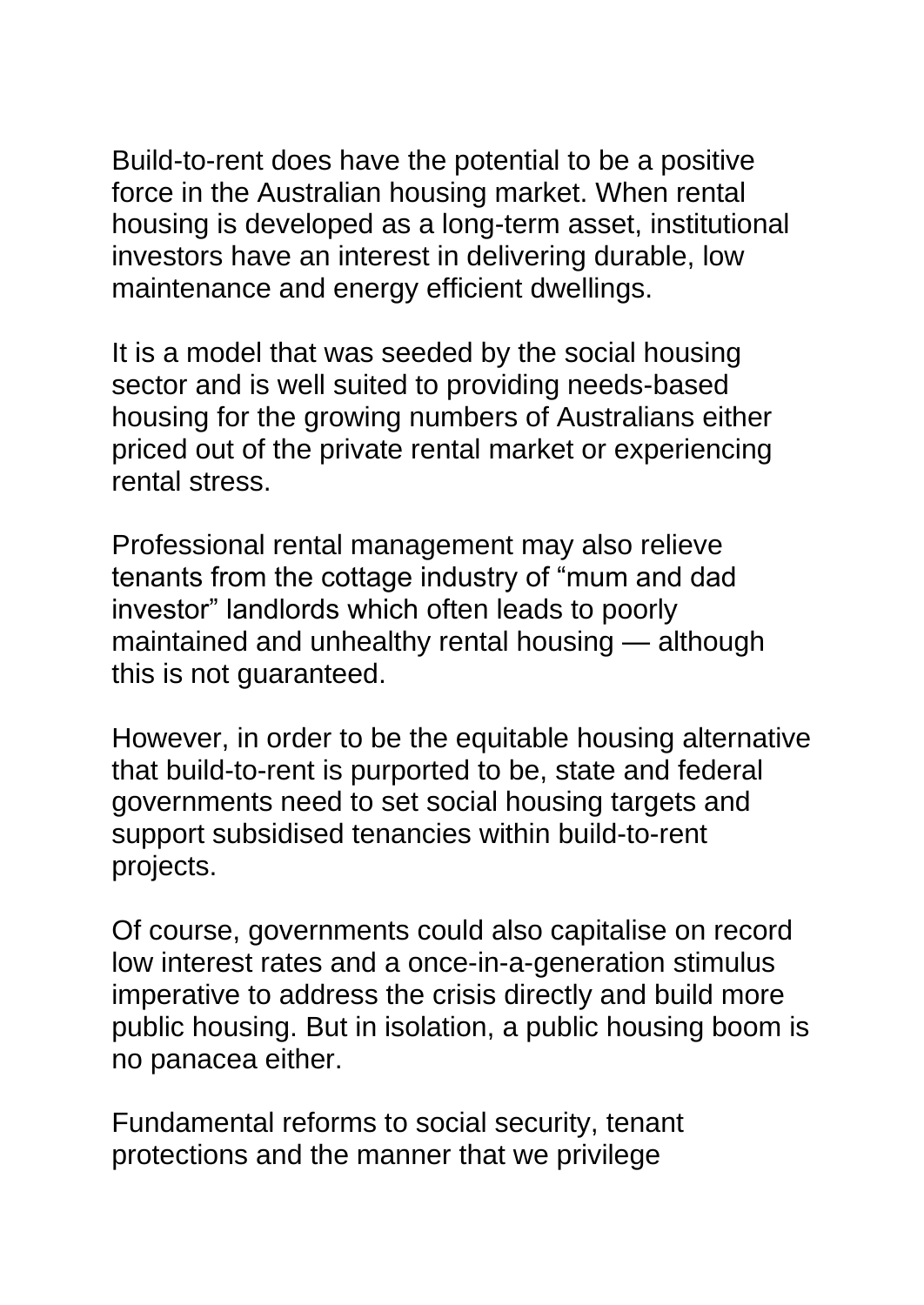homeownership in our tax and pension systems is required.

Without these coordinated reforms, build-to-rent merely delivers more profit-motivated private market rentals that have a negligible effect on the affordability of either renting or purchasing a home.

In fact, in the more established build-to-rent market in the UK, one study found that the rents in such developments were an average of 11% higher than the local market. Enhancing the market power and lobbying influence of the private sector seldom serves the public interest.

Without seeking secure social and economic protections for long term renters, bandaid housing policy is diminishing the opportunity for the build-to-rent market to play a constructive role in remedying the social and economic vulnerability that we have created.

In the context of stagnant wage growth, low pension rates and inadequate levels of social security, our governments have designed the modern Australian economy to be dependent on asset-based welfare.

Yet, by subsidising the accumulation of property ownership in the hands of a consolidated few, our housing policy is perversely forging a departure from homeownership for most. Over the past 50 years, assetbased policies have successfully absolved the federal government of their social security responsibilities, built private wealth and secured retirement incomes for older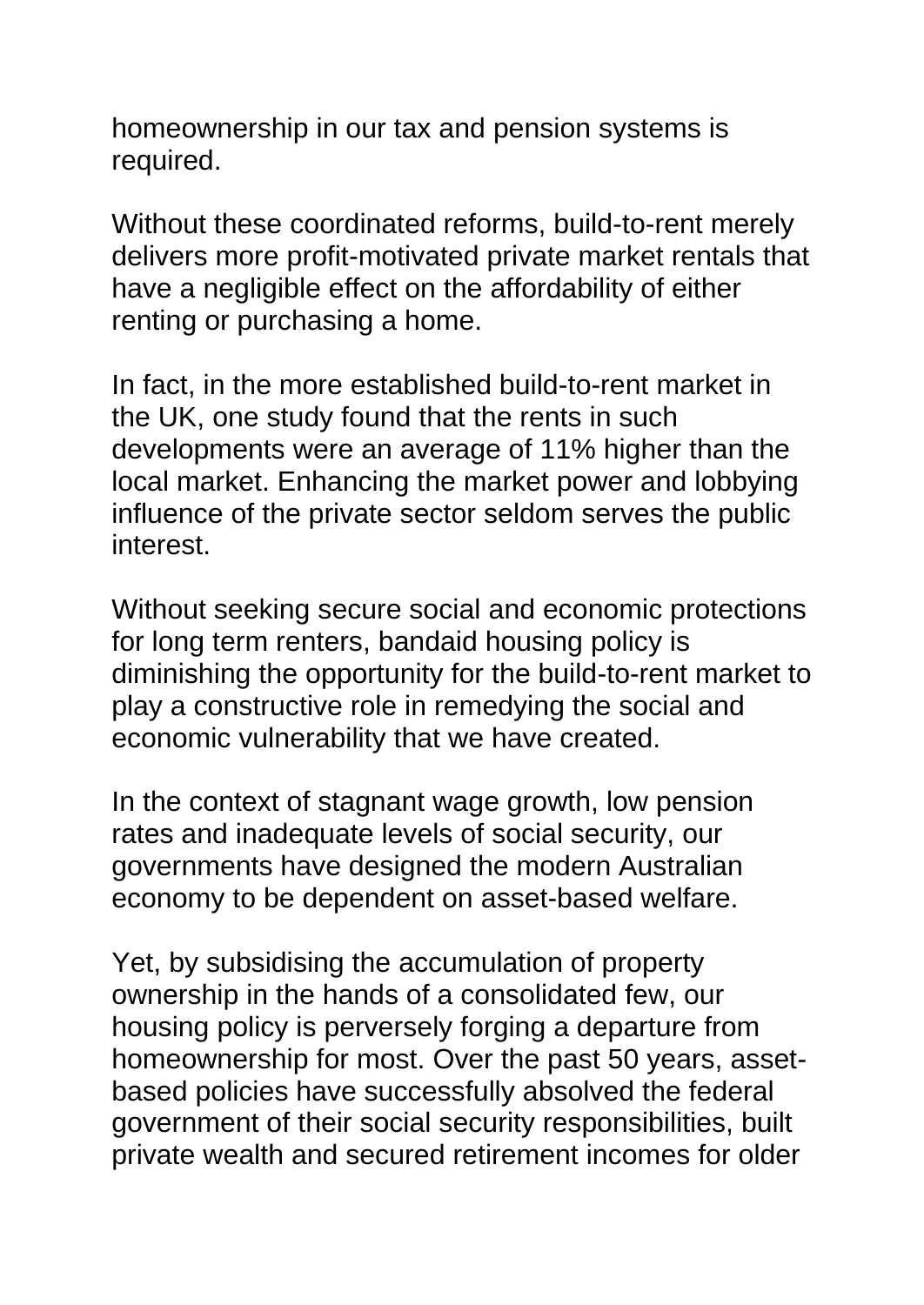generations at the economic expense of all those that come afterwards.

Successive governments have shaped homeownership as the primary vehicle of wealth creation and, in doing so, created the driving force for social inequality that is disproportionally absorbing household incomes, overleveraging household debt, entrenching disadvantage and obfuscating our political discourse.

High rates of homeownership need not be the perceived goal, but in order to equitably support generations of renters, renting must be as secure as owning.

In Germany homeownership levels sit at around 40%, but Germans enjoy capped rent increases and indefinite tenure.

By comparison, some states in Australia permit minimum tenancies of six months and we are one of the few OECD countries that allow landlords to evict tenants with no grounds from as little as four weeks' notice.

In order to equitably support the build-to-rent market in Australia, our tenancy laws need to be strengthened to extend the minimum length of tenure, regulate rental increases, protect against no-fault evictions, ensure secure tenure in the case of a change of institutional ownership. and enforce minimum standards of maintenance and energy efficiency.

But most importantly, the federal government needs to strengthen our social security system in anticipation of a